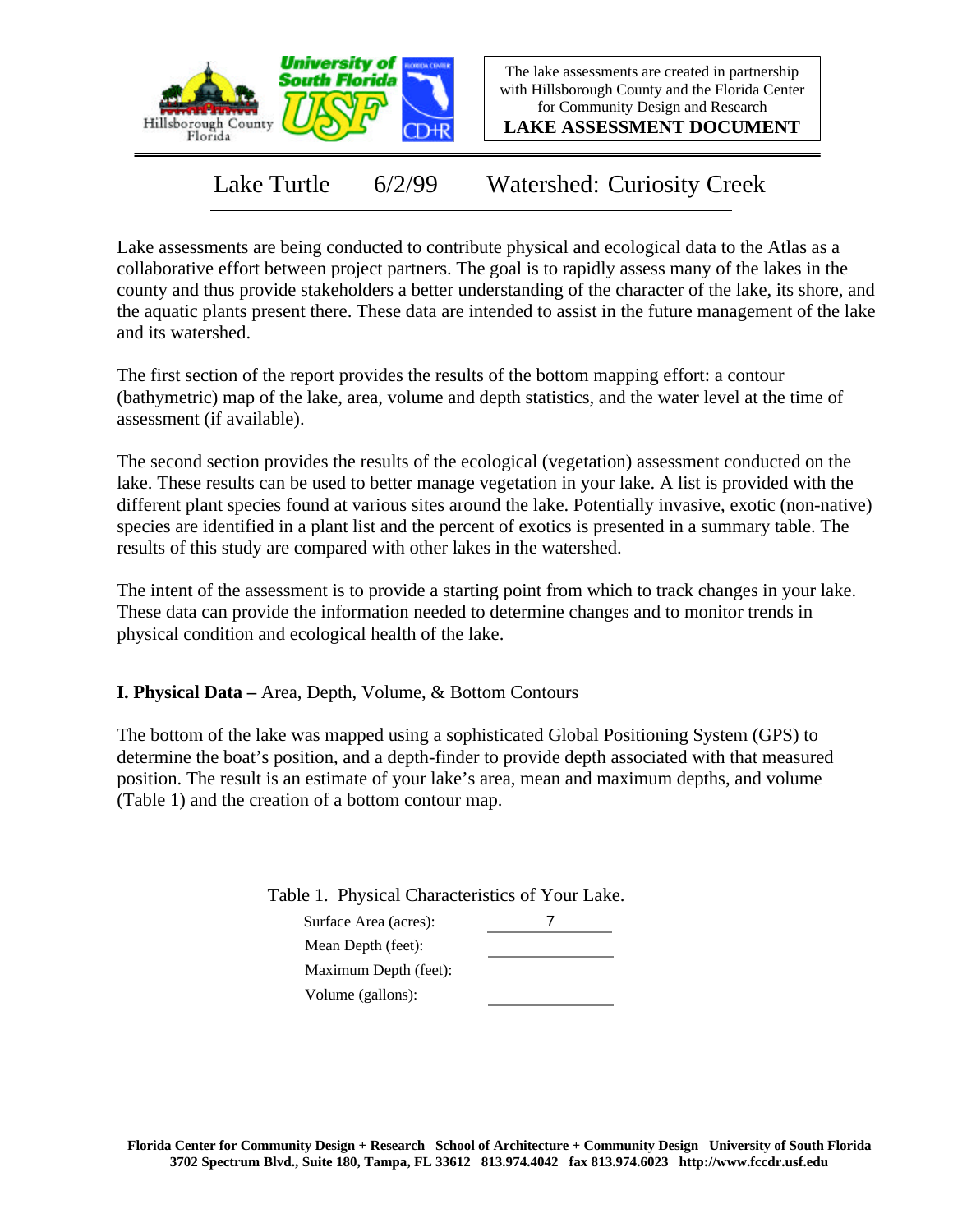

**LAKE ASSESSMENT DOCUMENT**

Lake Turtle 6/2/99 Watershed: Curiosity Creek

## **II. Ecological Data**

Aquatic Plant Survey

Approximately equispaced sites are haphazardly mapped around the lake and the aquatic plants at each site are surveyed. The total number of species from all sites is used to approximate the total diversity of aquatic plants and the percent of invasive-exotic plants on the lake and in the watershed (Table 2). Many of these plants are considered ecologically harmful, as they tend to out-compete native species. Such "nuisance" plants can also make boating and other recreational activities difficult or impossible. The common and scientific names of plant species found on your lake are listed in Table 3.

> Table 2. Comparison of species diversity between your lake and other assessed lakes located within your watershed.

|                        |     | Lake Turtle Curiosity Creek<br>(Average) |  |
|------------------------|-----|------------------------------------------|--|
| Number of Taxa:        | 26  | 42                                       |  |
| Percent Exotic Plants: | 12% | 15%                                      |  |

Table 3. Botanical and common names of the most commonly found plants on your lake. Percent frequency (of occurence), habit (location where found), status (native or exotic), and EPPC status are provided.

| Common Name                               | <b>Plant Species</b>     | Frequency | Habit     | <b>Status</b> | <b>EPPC</b> |
|-------------------------------------------|--------------------------|-----------|-----------|---------------|-------------|
| American White Water Lily, Fragrant Water | Nymphaea odorata         | 100%      | Floating  | Native        | NL.         |
| Bladderwort                               | Utricularia spp.         | 100%      | Submersed | Native        | <b>NL</b>   |
| Southern Waternymph                       | Najas guadelupensis      | 83%       | Submersed | Native        | NL.         |
| Cattails                                  | Typha spp.               | 83%       | Emergent  | Native        | NL.         |
| Spatterdock, Yellow Pondlily              | Nuphar lutea var. advena | 67%       | Floating  | Native        | NL.         |
| Laurel Oak; Diamond Oak                   | Quercus laurifolia       | 67%       | Emergent  | Native        | <b>NL</b>   |
| Punk Tree, Melaleuca                      | Melaleuca quinquenervia  | 50%       | Emergent  | Exotic        |             |
| Wax Myrtle                                | Myrica cerifera          | 50%       | Emergent  | Native        | NL.         |
| Stonewort                                 | Nitella spp.             | 50%       | Submersed | Native        | NL.         |
| Willow                                    | Salix spp.               | 50%       | Emergent  | Native        | NL.         |
| Muskgrass                                 | Chara spp.               | 33%       | Submersed | Native        | NL          |
| Camphor-tree                              | Cinnamomum camphora      | 33%       | Emergent  | Native        |             |
| Baldwin's Spikerush, Roadgrass            | Eleocharis baldwinii     | 33%       | Submersed | Native        | NL          |
| Water Primroses, Primrosewillow           | Ludwigia spp.            | 33%       | Emergent  | Unknown       | NL.         |
| Water-Horehound, Bugle weed               | Lycopus rubellus         | 33%       | Emergent  | Native        | NL.         |
| Climbing Hempvine                         | Mikania scandens         | 33%       | Emergent  | Native        | NL          |

Florida Center for Community Design + Research School of Architecture + Community Design University of South Florida 3702 Spectrum Blvd., Suite 180, Tampa, FL 33612 813.974.4042 fax 813.974.6023 http://www.fccdr.usf.edu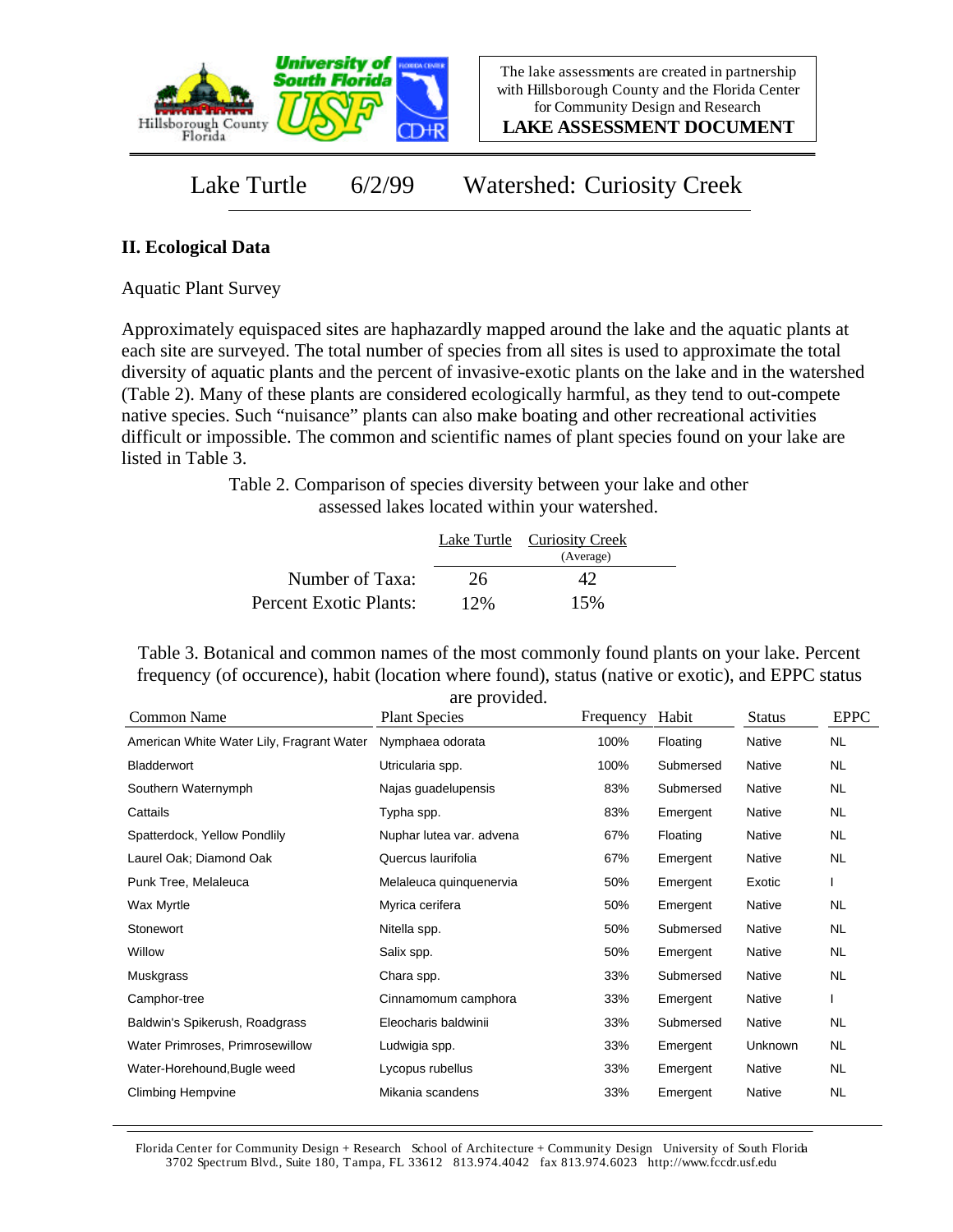## Lake Turtle 6/2/99 Watershed: Curiosity Creek

| Water Spangles, Water Fern          | Salvinia minima             | 33% | Floating  | Native  | <b>NL</b> |
|-------------------------------------|-----------------------------|-----|-----------|---------|-----------|
| <b>Burhead Sedge, Cuban Scirpus</b> | Scirpus cubensis            | 33% | Emergent  | Native  | NL.       |
| Southern Red Maple                  | Acer rubrum var. trilobum   | 17% | Emergent  | Native  | NL.       |
| Algal Mats, Floating                | Algal spp.                  | 17% | Floating  | Unknown | Unknow    |
| <b>Alligator Weed</b>               | Alternanthera philoxeroides | 17% | Emergent  | Exotic  | Ш         |
| Soft Rush                           | Juncus effusus var solutus  | 17% | Emergent  | Native  | <b>NL</b> |
| <b>Torpedo Grass</b>                | Panicum repens              | 17% | Emergent  | Exotic  |           |
| Algae                               | Periphyton spp.             | 17% | Submersed | Native  | <b>NL</b> |
| Smartweed, Knotweed                 | Polygonum spp.              | 17% | Emergent  | Native  | NL.       |
| Bulltonque Arrowhead, Duck Potato   | Sagittaria lancifolia       | 17% | Emergent  | Native  | <b>NL</b> |

Florida Center for Community Design + Research School of Architecture + Community Design University of South Florida 3702 Spectrum Blvd., Suite 180, Tampa, FL 33612 813.974.4042 fax 813.974.6023 http://www.fccdr.usf.edu